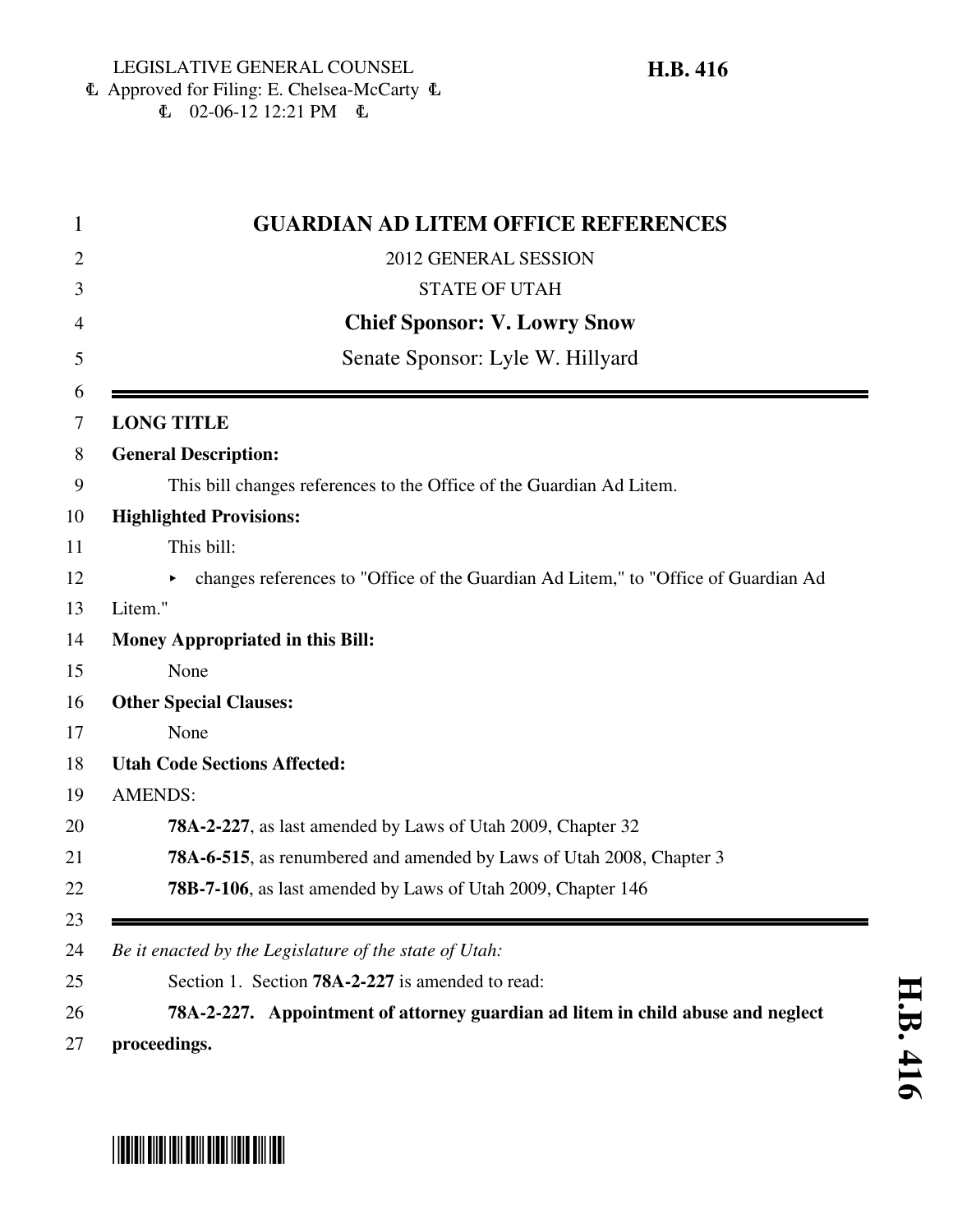| 28 | (1) Except as provided in Subsection (2), a court may appoint an attorney guardian ad             |
|----|---------------------------------------------------------------------------------------------------|
| 29 | litem in accordance with [ <del>Title 78A,</del> ] Chapter 6, Part 9, Guardian Ad Litem, if:      |
| 30 | (a) child abuse, child sexual abuse, or neglect is alleged in any proceeding; or                  |
| 31 | (b) the court considers it appropriate in any proceedings involving alleged abuse, child          |
| 32 | sexual abuse, or neglect.                                                                         |
| 33 | (2) (a) A court may not appoint an attorney guardian ad litem in a criminal case.                 |
| 34 | (b) Subsection $(2)(a)$ does not prohibit the appointment of an attorney guardian ad              |
| 35 | litem in a case where a court is determining whether to adjudicate a minor for committing an      |
| 36 | act that would be a crime if committed by an adult.                                               |
| 37 | (c) Subsection $(2)(a)$ does not prohibit an attorney guardian ad litem from entering an          |
| 38 | appearance, filing motions, or taking other action in a criminal case on behalf of a minor, if:   |
| 39 | (i) the attorney guardian ad litem is appointed to represent the minor in a case that is          |
| 40 | not a criminal case; and                                                                          |
| 41 | (ii) the interests of the minor may be impacted by:                                               |
| 42 | (A) an order that has been, or may be, issued in the criminal case; or                            |
| 43 | (B) other proceedings that have occurred, or may occur, in the criminal case.                     |
| 44 | (3) If a court appoints an attorney guardian ad litem in a divorce or child custody case,         |
| 45 | the court shall:                                                                                  |
| 46 | (a) specify in the order appointing the attorney guardian ad litem the specific issues in         |
| 47 | the proceeding that the attorney guardian ad litem is required to be involved in resolving, which |
| 48 | may include issues relating to the custody of children and parent-time schedules;                 |
| 49 | (b) to the extent possible, bifurcate the issues specified in the order described in              |
| 50 | Subsection $(3)(a)$ from the other issues in the case, in order to minimize the time constraints  |
| 51 | placed upon the attorney guardian ad litem in the case; and                                       |
| 52 | (c) except as provided in Subsection (5), within one year after the day on which the              |
| 53 | attorney guardian ad litem is appointed in the case, issue a final order:                         |
| 54 | (i) resolving the issues described in the order described in Subsection $(3)(a)$ ; and            |
| 55 | (ii) terminating the appointment of the attorney guardian ad litem in the case.                   |
| 56 | (4) The court shall issue an order terminating the appointment of an attorney guardian            |
| 57 | ad litem made under this section, if:                                                             |
| 58 | (a) the court determines that the allegations of abuse or neglect are unfounded;                  |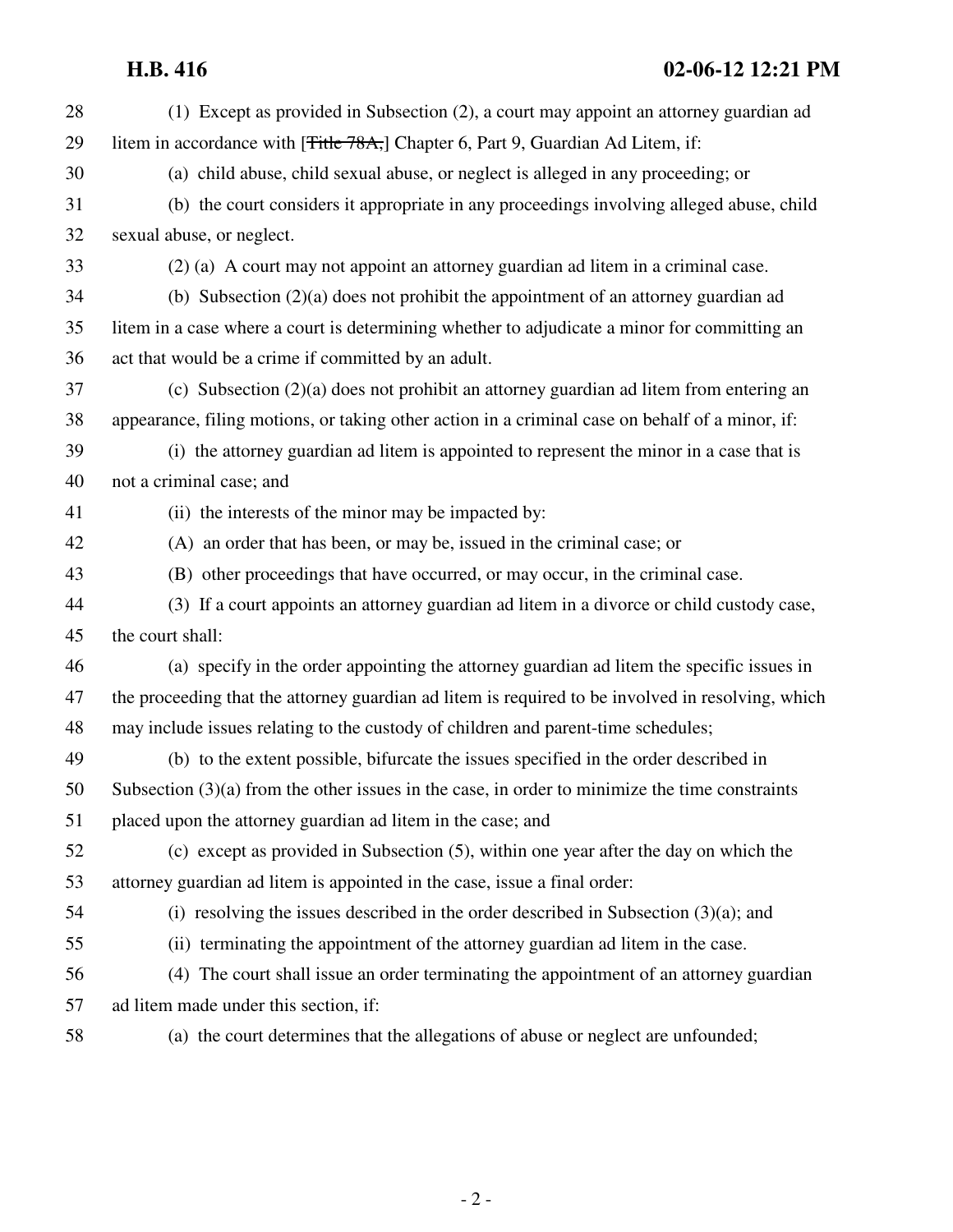## **02-06-12 12:21 PM H.B. 416**

59 (b) after receiving input from the attorney guardian ad litem, the court determines that 60 the children are no longer at risk of abuse or neglect; or 61 (c) there has been no activity in the case for which the attorney guardian ad litem is 62 appointed for a period of six consecutive months. 63 (5) A court may issue a written order extending the one-year period described in 64 Subsection  $(3)(c)$  for a time-certain, if the court makes a written finding that there is a 65 compelling reason that the court cannot comply with the requirements described in Subsection 66 (3)(c) within the one-year period. 67 (6) When appointing an attorney guardian ad litem for a minor under this section, a 68 court may appoint the same attorney guardian ad litem who represents the minor in another 69 proceeding, or who has represented the minor in a previous proceeding, if that attorney 70 guardian ad litem is available. 71 (7) The court is responsible for all costs resulting from the appointment of an attorney 72 guardian ad litem and shall use funds appropriated by the Legislature for the guardian ad litem 73 program to cover those costs. 74 (8) (a) If the court appoints the Office of  $[the]$  Guardian Ad Litem in a civil case 75 pursuant to this section, the court may assess all or part of those attorney fees, court costs, 76 paralegal, staff, and volunteer expenses against the minor's parent, parents, or legal guardian in 77 an amount that the court determines to be just and appropriate. 78 (b) The court may not assess those fees or costs against a legal guardian, when that 79 guardian is the state, or against a parent, parents, or legal guardian who is found to be 80 impecunious. If a person claims to be impecunious, the court shall require of that person an 81 affidavit of impecuniosity as provided in Section 78A-2-302 and the court shall follow the 82 procedures and make the determinations as provided in Section 78A-2-302. 83 (9) An attorney guardian ad litem appointed in accordance with the requirements of 84 this section and [<del>Title 78A,</del>] Chapter 6, Part 9, Guardian Ad Litem is, when serving in the 85 scope of duties of an attorney guardian ad litem, considered an employee of this state for

86 purposes of indemnification under the Governmental Immunity Act.

87 Section 2. Section **78A-6-515** is amended to read:

88 **78A-6-515. Mental health therapist.**

89 (1) When a mental health practitioner is to be appointed in a parental rights action to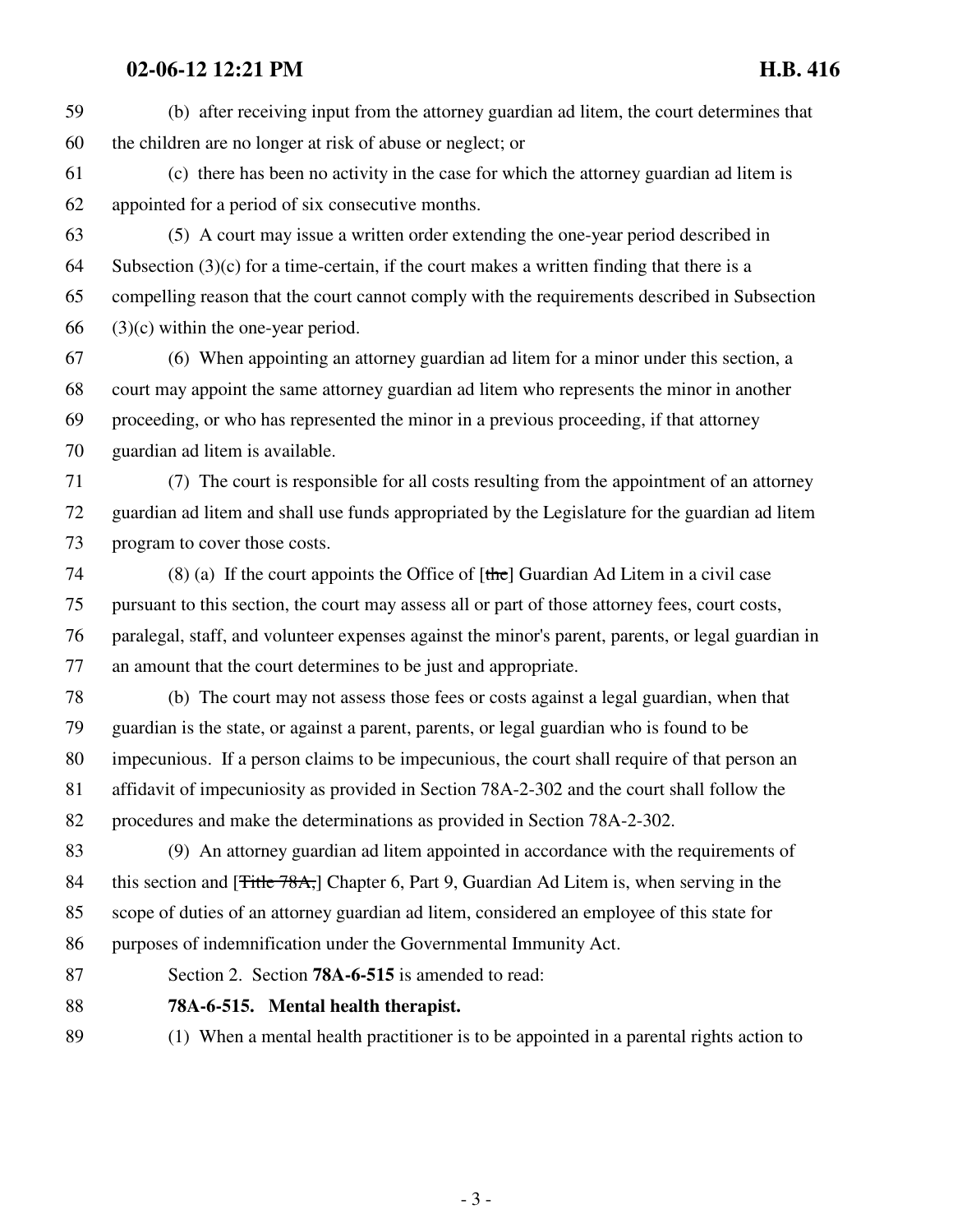## **H.B. 416 02-06-12 12:21 PM**

| 90  | evaluate the mental health of a parent or a child, or to provide mental health services to a parent |
|-----|-----------------------------------------------------------------------------------------------------|
| 91  | or a child, the court:                                                                              |
| 92  | (a) may appoint any mental health therapist, as defined in Section 58-60-102, which the             |
| 93  | court finds to be qualified;                                                                        |
| 94  | (b) may not refuse to appoint a mental health therapist for the reason that the therapist's         |
| 95  | recommendations in another case have not followed the recommendations of the Division of            |
| 96  | Child and Family Services or the Office of [the] Guardian Ad Litem; and                             |
| 97  | (c) shall give strong consideration to the parent's or guardian's wishes regarding the              |
| 98  | selection of a mental health therapist.                                                             |
| 99  | (2) This section applies to all juvenile court proceedings involving:                               |
| 100 | (a) parents and children; or                                                                        |
| 101 | (b) the Division of Child and Family Services.                                                      |
| 102 | Section 3. Section <b>78B-7-106</b> is amended to read:                                             |
| 103 | 78B-7-106. Protective orders -- Ex parte protective orders -- Modification of                       |
| 104 | orders -- Service of process -- Duties of the court.                                                |
| 105 | (1) If it appears from a petition for an order for protection or a petition to modify an            |
| 106 | order for protection that domestic violence or abuse has occurred or a modification of an order     |
| 107 | for protection is required, a court may:                                                            |
| 108 | (a) without notice, immediately issue an order for protection ex parte or modify an                 |
| 109 | order for protection ex parte as it considers necessary to protect the petitioner and all parties   |
| 110 | named to be protected in the petition; or                                                           |
| 111 | (b) upon notice, issue an order for protection or modify an order after a hearing,                  |
| 112 | whether or not the respondent appears.                                                              |
| 113 | (2) A court may grant the following relief without notice in an order for protection or a           |
| 114 | modification issued ex parte:                                                                       |
| 115 | (a) enjoin the respondent from threatening to commit or committing domestic violence                |
| 116 | or abuse against the petitioner and any designated family or household member;                      |
| 117 | (b) prohibit the respondent from harassing, telephoning, contacting, or otherwise                   |
| 118 | communicating with the petitioner, directly or indirectly;                                          |
| 119 | (c) order that the respondent is excluded from the petitioner's residence and its                   |
| 120 | premises, and order the respondent to stay away from the residence, school, or place of             |
|     |                                                                                                     |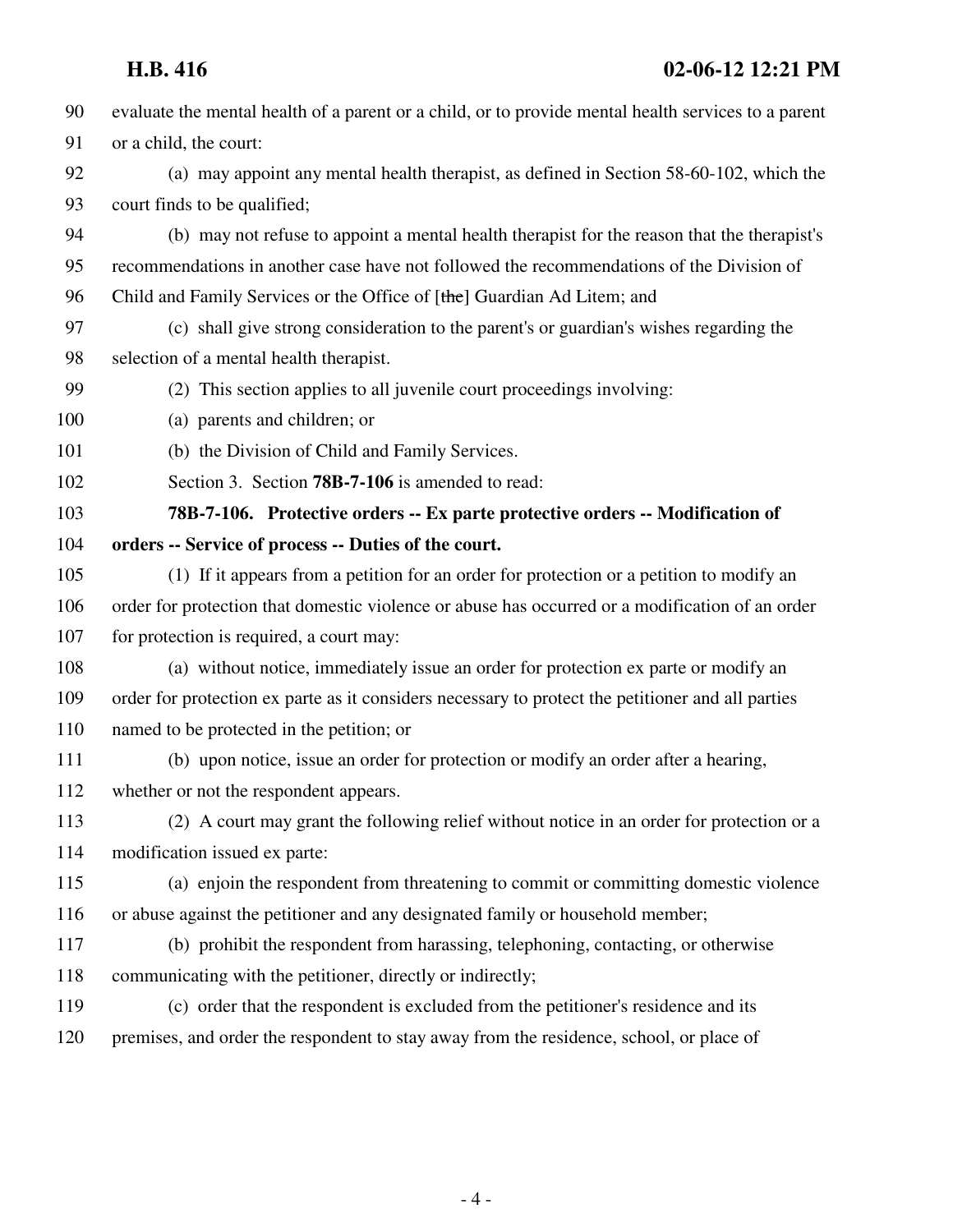## **02-06-12 12:21 PM H.B. 416**

121 employment of the petitioner, and the premises of any of these, or any specified place 122 frequented by the petitioner and any designated family or household member;

123 (d) upon finding that the respondent's use or possession of a weapon may pose a 124 serious threat of harm to the petitioner, prohibit the respondent from purchasing, using, or 125 possessing a firearm or other weapon specified by the court;

126 (e) order possession and use of an automobile and other essential personal effects, and 127 direct the appropriate law enforcement officer to accompany the petitioner to the residence of 128 the parties to ensure that the petitioner is safely restored to possession of the residence, 129 automobile, and other essential personal effects, or to supervise the petitioner's or respondent's 130 removal of personal belongings;

131 (f) grant to the petitioner temporary custody of any minor children of the parties;

132 (g) order the appointment of the  $[office of the]$  Office of Guardian Ad Litem to 133 represent the interests of any minor children of the parties, if abuse or neglect of the minor 134 children is alleged, or appoint a private guardian ad litem, if appropriate, pursuant to Section 135 78A-2-228;

136 (h) order any further relief that the court considers necessary to provide for the safety 137 and welfare of the petitioner and any designated family or household member; and

138 (i) if the petition requests child support or spousal support, at the hearing on the 139 petition order both parties to provide verification of current income, including year-to-date pay 140 stubs or employer statements of year-to-date or other period of earnings, as specified by the 141 court, and complete copies of tax returns from at least the most recent year.

142 (3) A court may grant the following relief in an order for protection or a modification 143 of an order after notice and hearing, whether or not the respondent appears:

144 (a) grant the relief described in Subsection (2); and

145 (b) specify arrangements for parent-time of any minor child by the respondent and 146 require supervision of that parent-time by a third party or deny parent-time if necessary to 147 protect the safety of the petitioner or child.

148 (4) Following the protective order hearing, the court shall:

149 (a) as soon as possible, deliver the order to the county sheriff for service of process;

150 (b) make reasonable efforts to ensure that the order for protection is understood by the 151 petitioner, and the respondent, if present;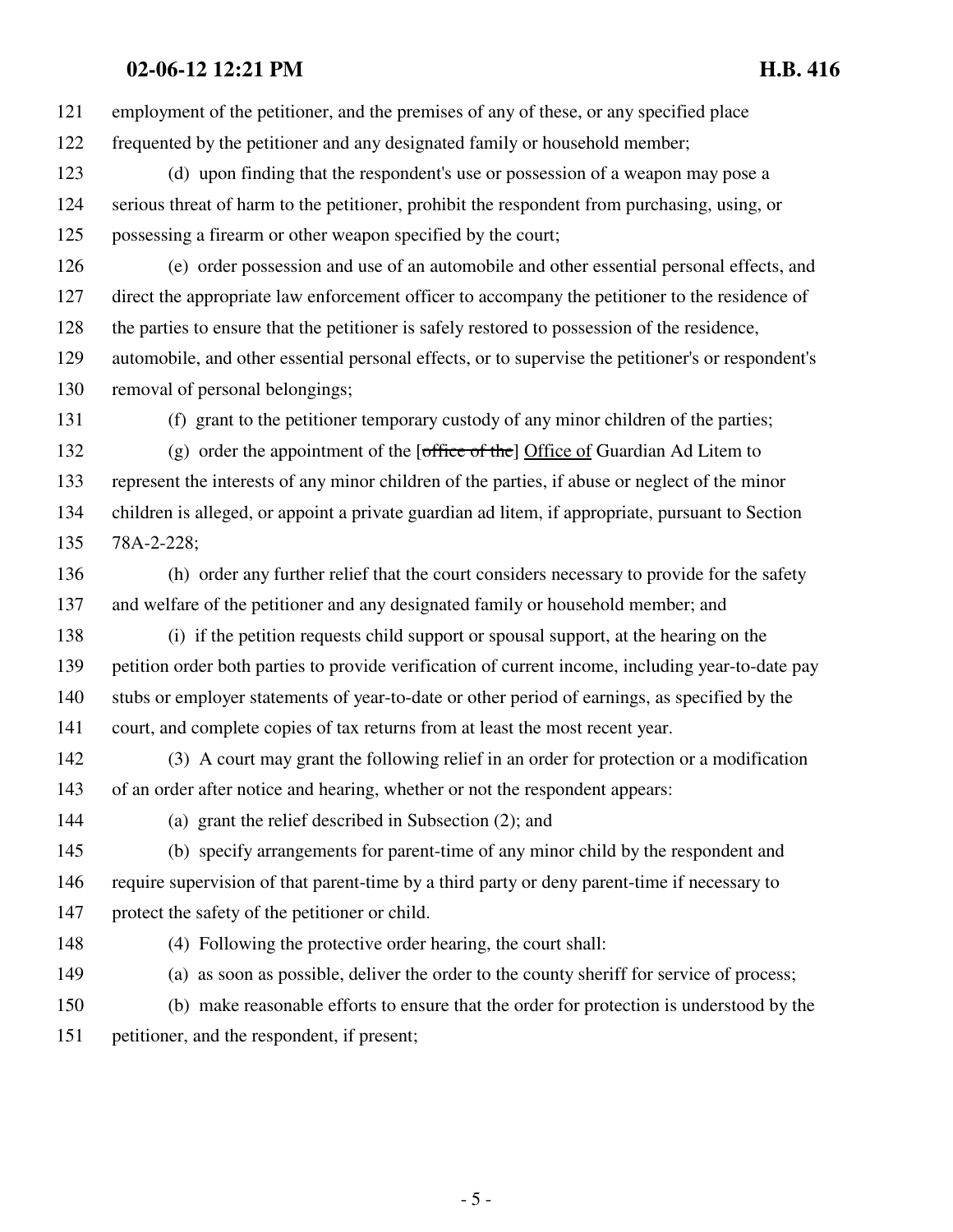| 152 | (c) transmit electronically, by the end of the next business day after the order is issued,        |
|-----|----------------------------------------------------------------------------------------------------|
| 153 | a copy of the order for protection to the local law enforcement agency or agencies designated      |
| 154 | by the petitioner; and                                                                             |
| 155 | (d) transmit a copy of the order to the statewide domestic violence network described              |
| 156 | in Section 78B-7-113.                                                                              |
| 157 | (5) (a) Each protective order shall include two separate portions, one for provisions, the         |
| 158 | violation of which are criminal offenses, and one for provisions, the violation of which are civil |
| 159 | violations, as follows:                                                                            |
| 160 | (i) criminal offenses are those under Subsections $(2)(a)$ through (e), and under                  |
| 161 | Subsection $(3)(a)$ as it refers to Subsections $(2)(a)$ through $(e)$ ; and                       |
| 162 | (ii) civil offenses are those under Subsections $(2)(f)$ , (h), and (i), and Subsection $(3)(a)$   |
| 163 | as it refers to Subsections $(2)(f)$ , (h), and (i).                                               |
| 164 | (b) The criminal provision portion shall include a statement that violation of any                 |
| 165 | criminal provision is a class A misdemeanor.                                                       |
| 166 | (c) The civil provision portion shall include a notice that violation of or failure to             |
| 167 | comply with a civil provision is subject to contempt proceedings.                                  |
| 168 | (6) The protective order shall include:                                                            |
| 169 | (a) a designation of a specific date, determined by the court, when the civil portion of           |
| 170 | the protective order either expires or is scheduled for review by the court, which date may not    |
| 171 | exceed 150 days after the date the order is issued, unless the court indicates on the record the   |
| 172 | reason for setting a date beyond 150 days;                                                         |
| 173 | (b) information the petitioner is able to provide to facilitate identification of the              |
| 174 | respondent, such as Social Security number, driver license number, date of birth, address,         |
| 175 | telephone number, and physical description; and                                                    |
| 176 | (c) a statement advising the petitioner that:                                                      |
| 177 | (i) after two years from the date of issuance of the protective order, a hearing may be            |
| 178 | held to dismiss the criminal portion of the protective order;                                      |
| 179 | (ii) the petitioner should, within the 30 days prior to the end of the two-year period,            |
| 180 | advise the court of the petitioner's current address for notice of any hearing; and                |
| 181 | (iii) the address provided by the petitioner will not be made available to the respondent.         |
| 182 | (7) Child support and spouse support orders issued as part of a protective order are               |
|     |                                                                                                    |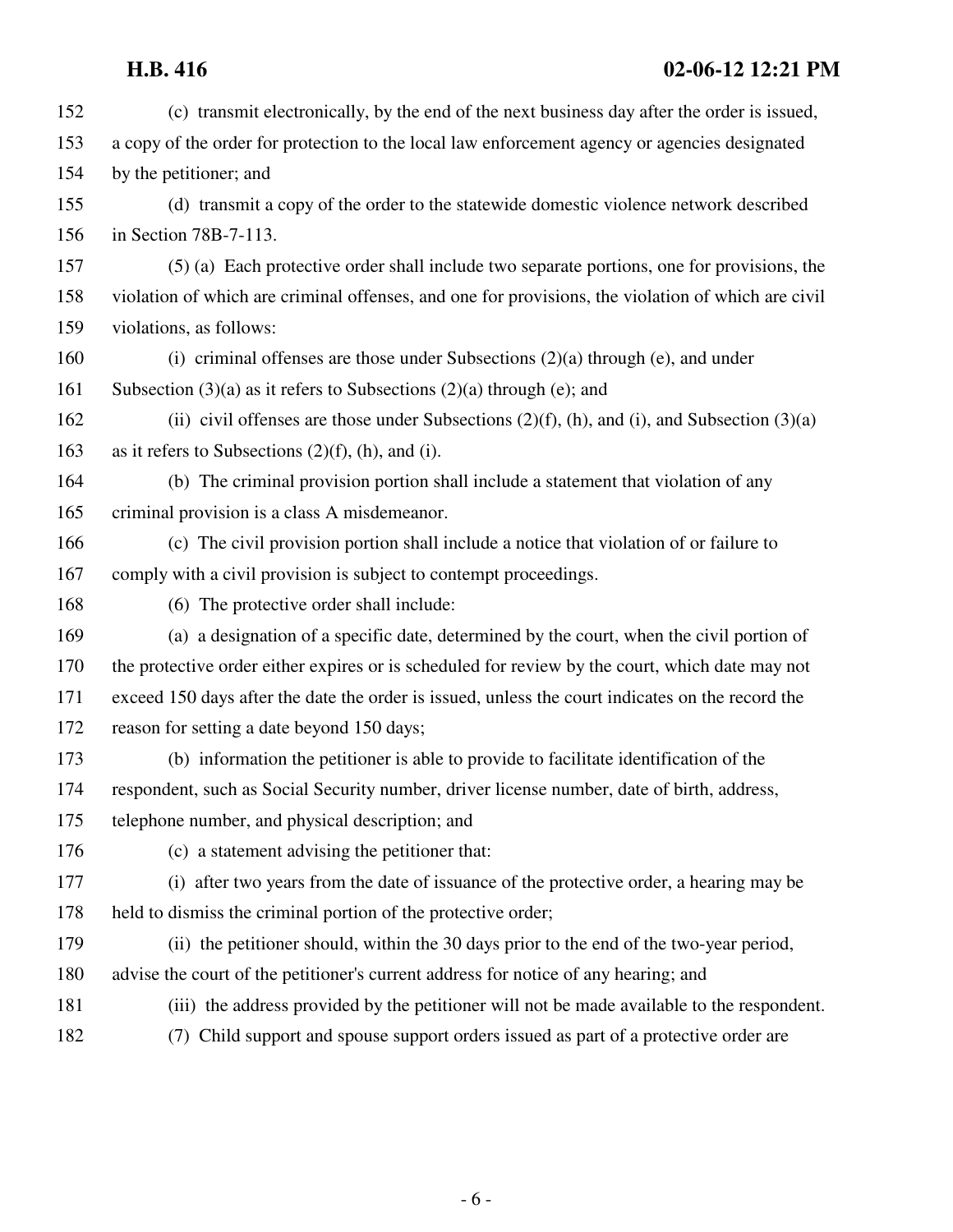## **02-06-12 12:21 PM H.B. 416**

183 subject to mandatory income withholding under Title 62A, Chapter 11, Part 4, Income 184 Withholding in IV-D Cases, and Title 62A, Chapter 11, Part 5, Income Withholding in Non 185 IV-D Cases, except when the protective order is issued ex parte. 186 (8) (a) The county sheriff that receives the order from the court, pursuant to Subsection 187 (5)(a), shall provide expedited service for orders for protection issued in accordance with this 188 chapter, and shall transmit verification of service of process, when the order has been served, to 189 the statewide domestic violence network described in Section 78B-7-113. 190 (b) This section does not prohibit any law enforcement agency from providing service 191 of process if that law enforcement agency: 192 (i) has contact with the respondent and service by that law enforcement agency is 193 possible; or 194 (ii) determines that under the circumstances, providing service of process on the 195 respondent is in the best interests of the petitioner. 196 (9) (a) When an order is served on a respondent in a jail or other holding facility, the 197 law enforcement agency managing the facility shall make a reasonable effort to provide notice 198 to the petitioner at the time the respondent is released from incarceration. 199 (b) Notification of the petitioner shall consist of a good faith reasonable effort to 200 provide notification, including mailing a copy of the notification to the last-known address of 201 the victim. 202 (10) A court may modify or vacate an order of protection or any provisions in the order 203 after notice and hearing, except that the criminal provisions of a protective order may not be 204 vacated within two years of issuance unless the petitioner: 205 (a) is personally served with notice of the hearing as provided in Rules 4 and 5, Utah 206 Rules of Civil Procedure, and the petitioner personally appears before the court and gives 207 specific consent to the vacation of the criminal provisions of the protective order; or 208 (b) submits a verified affidavit, stating agreement to the vacation of the criminal 209 provisions of the protective order. 210 (11) A protective order may be modified without a showing of substantial and material 211 change in circumstances. 212 (12) Insofar as the provisions of this chapter are more specific than the Utah Rules of 213 Civil Procedure, regarding protective orders, the provisions of this chapter govern.